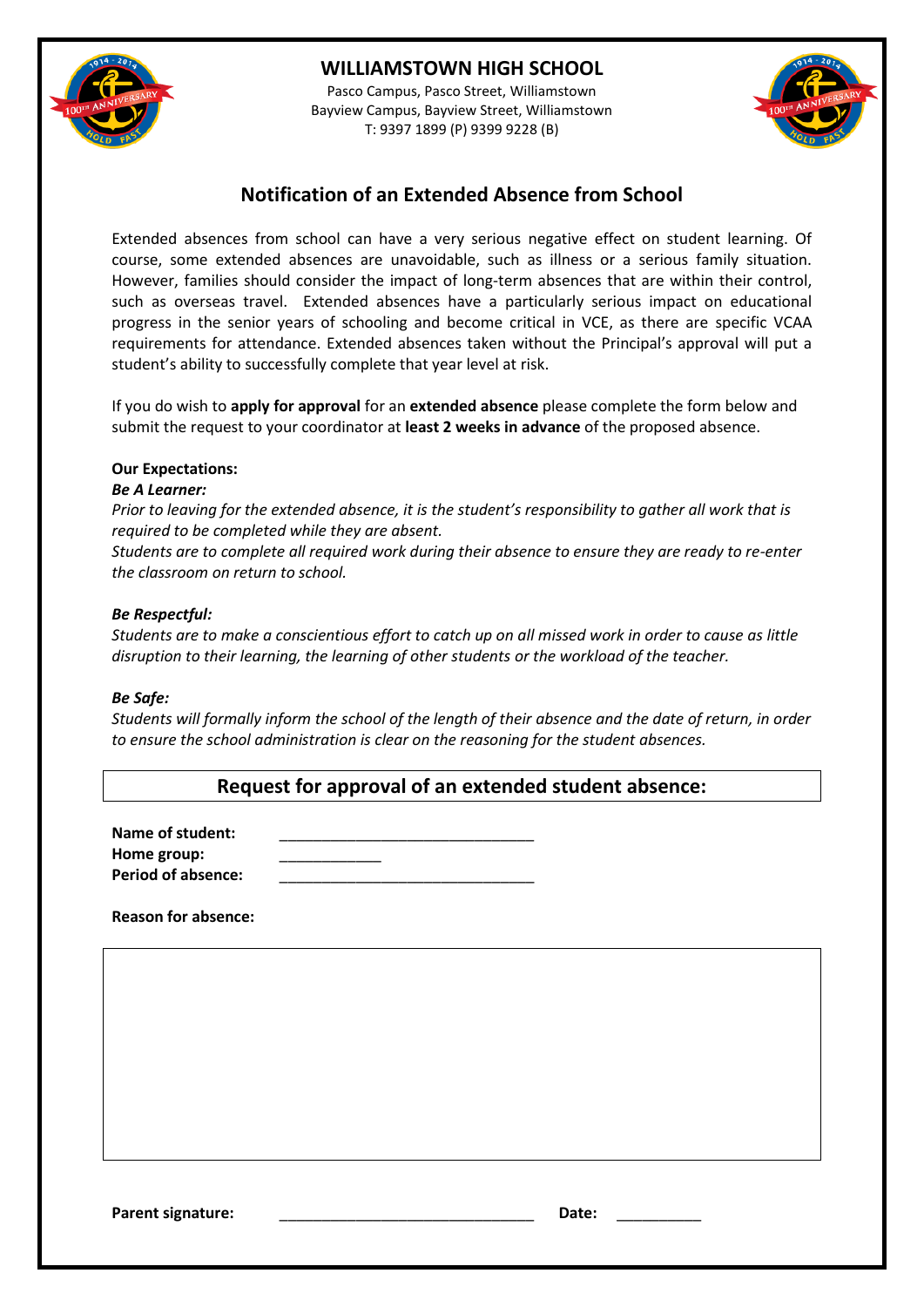| School use only:                                                                                               |  |                          |
|----------------------------------------------------------------------------------------------------------------|--|--------------------------|
| Approval for extended absence granted: YES / NO                                                                |  |                          |
| Approval granted by: Network and Separate and Separate and Separate and Separate and Separate and Separate and |  | (Year Level Coordinator) |
| Date:                                                                                                          |  |                          |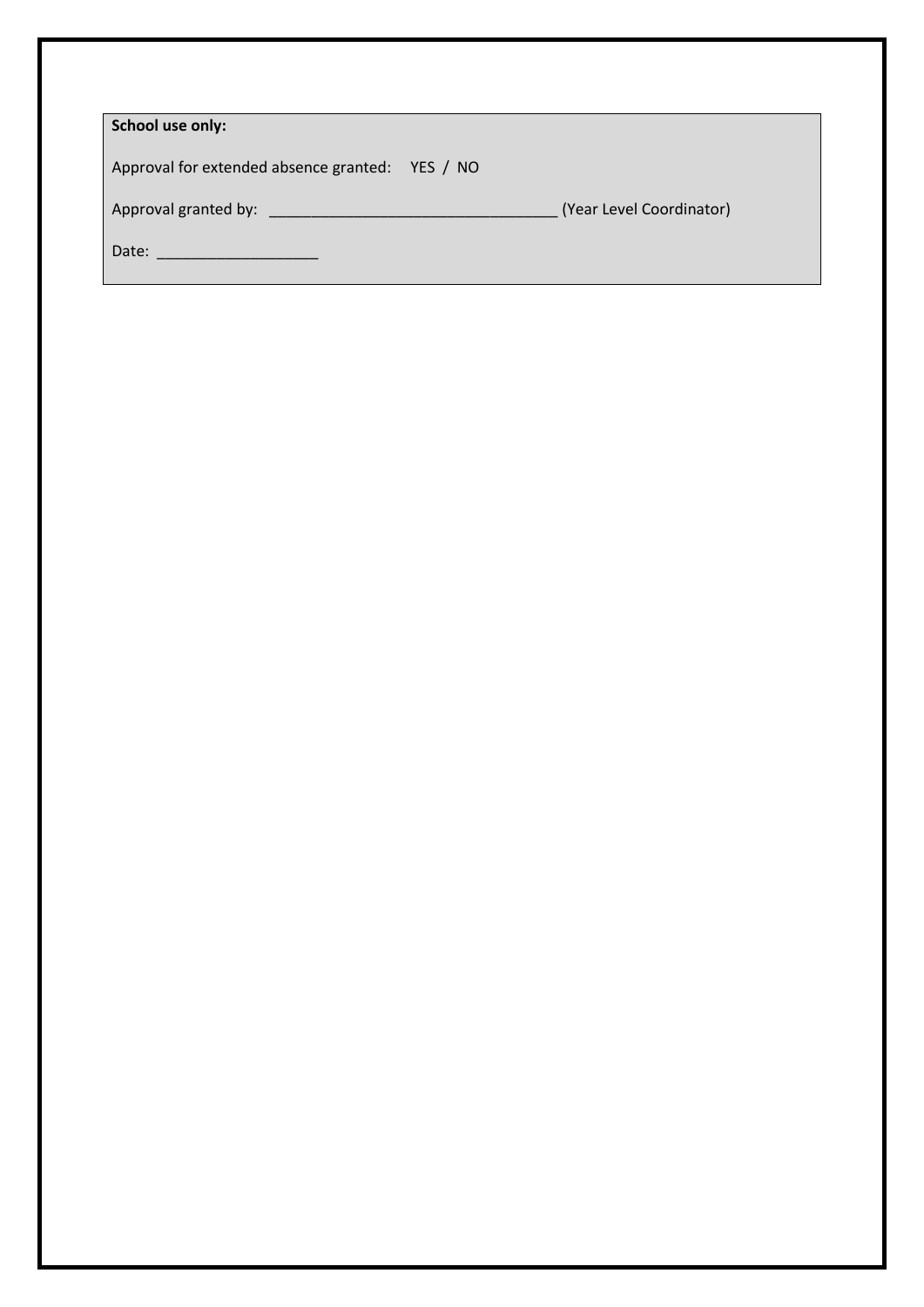### **WORK TO BE COMPLETED FORM – TO BE FILLED IN PRIOR TO ABSENCE Absence work for** \_\_\_\_\_\_\_\_\_\_\_\_\_\_\_\_\_\_\_\_\_\_\_\_\_\_\_\_\_\_\_\_\_\_\_\_\_\_\_\_\_\_\_\_\_\_\_\_ HG \_\_\_\_\_

Teachers please be informed that this student will be absent from your classes for the following time

from to to  $\sim$ 

Could you please include on this sheet the work that you want the student to do during this time, also state if the student will be missing out on any SAC's and if this absence will affect this student's overall satisfactory result in your subject.

| <b>SUBJECT</b> | WORK TO BE COMPLETED WHILE ABSENT | <b>ABSENCES</b><br>$-$ total $\,$<br>number of<br>periods | <b>TEACHE</b><br>${\bf R}$<br>$\rm SIGNAT$<br>$\ensuremath{\mathsf{URE}}$ |
|----------------|-----------------------------------|-----------------------------------------------------------|---------------------------------------------------------------------------|
|                |                                   |                                                           |                                                                           |
|                |                                   |                                                           |                                                                           |
|                |                                   |                                                           |                                                                           |
|                |                                   |                                                           |                                                                           |
|                |                                   |                                                           |                                                                           |
|                |                                   |                                                           |                                                                           |
|                |                                   |                                                           |                                                                           |

Parent signature \_\_\_\_\_\_\_\_\_\_\_\_\_\_\_\_\_\_\_ Student signature \_\_\_\_\_\_\_\_\_\_\_\_\_\_\_\_\_

Coordinator signature \_\_\_\_\_\_\_\_\_\_\_\_\_\_\_\_\_\_\_\_\_\_\_\_\_ Information received date\_\_\_\_\_\_\_